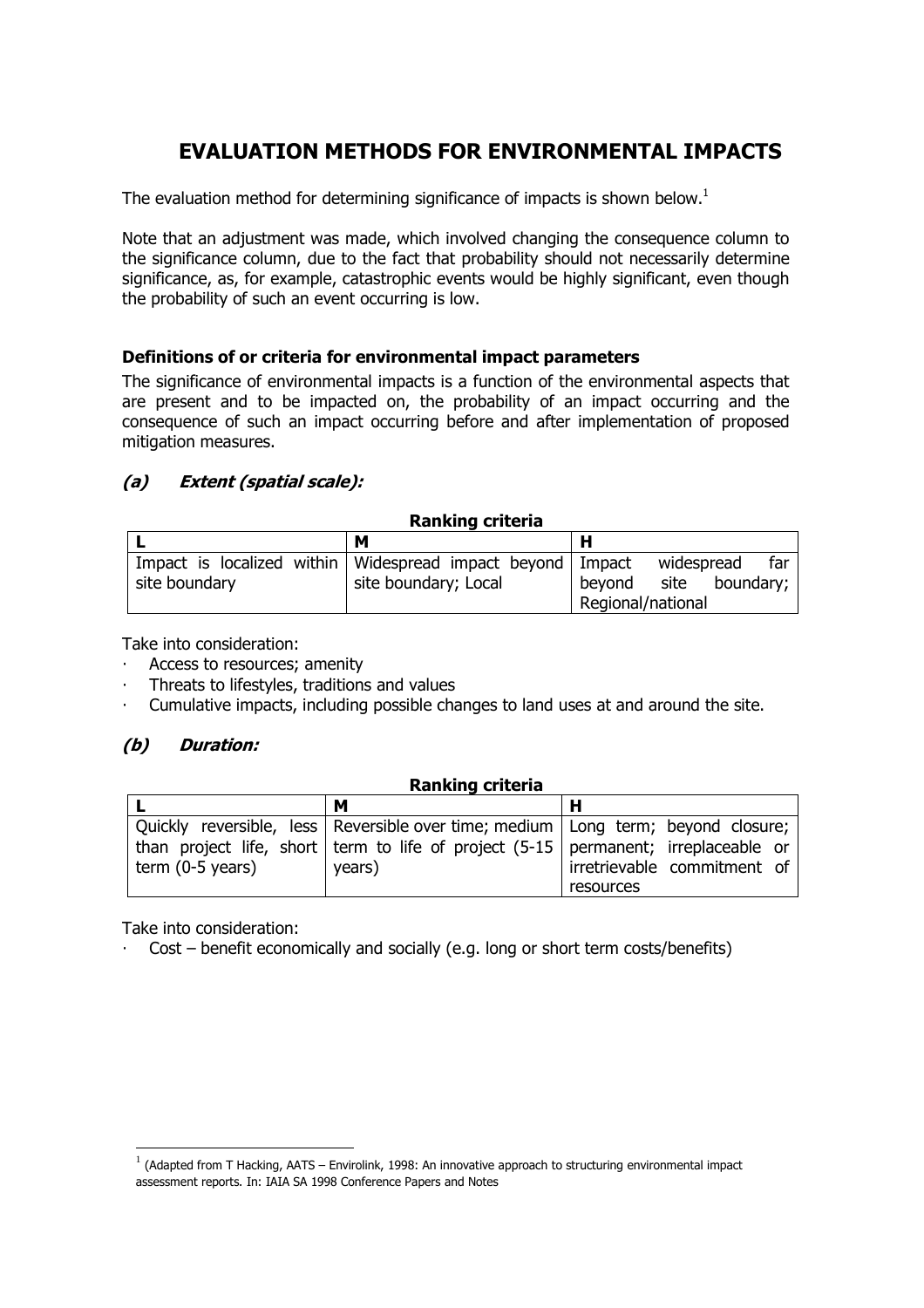### **(c) Intensity (severity):**

| <b>Type of</b>             | <b>Negative</b>         |                                   |                                | <b>Positive</b> |              |              |
|----------------------------|-------------------------|-----------------------------------|--------------------------------|-----------------|--------------|--------------|
| <b>Criteria</b>            | н-                      | <b>M-</b>                         | L-                             | $L +$           | $M+$         | $H+$         |
| Qualitative<br>Substantial |                         | Moderate                          | Minor                          | Minor           | Moderate     | Substantial  |
|                            | deterioration,          | deterioratio                      | deterioratio                   | improveme       | improveme    | improveme    |
|                            | death, illness or       | n,                                | n, nuisance                    | nt,             | nt,          | nt,          |
|                            | injury, loss of         | discomfort,                       | or irritation,                 | restoration,    | restoration, | substitution |
|                            | habitat/diversity       | Partial loss                      | minor                          | improved        | improved     |              |
|                            | resource,<br>or         | of                                | change<br>in                   | managemen       | managemen    |              |
|                            | severe                  | habitat/biod                      | species/habi                   | t               | t,           |              |
|                            | alteration<br><b>or</b> | iversity/reso                     | tat/diversity                  |                 | substitution |              |
|                            | disturbance<br>οf       | urce<br><b>or</b>                 | or resource,                   |                 |              |              |
|                            | important               | slight<br><b>or</b><br>alteration | no or very                     |                 |              |              |
|                            | processes.              |                                   | little quality<br>deterioratio |                 |              |              |
|                            |                         |                                   | n.                             |                 |              |              |
| Quantitative               | Measurable              | Measurable                        | <b>No</b>                      | <b>No</b>       | Measurable   | Measurable   |
|                            | deterioration           | deterioratio                      | measurable                     | measurable      | improveme    | improveme    |
|                            | Recommended             | n                                 | change;                        | change;         | nt           | nt           |
|                            | level will often        | Recommen                          | Recommen                       | Within<br>or    |              |              |
|                            | be violated (e.g.       | ded<br>level                      | ded<br>level                   | better than     |              |              |
|                            | pollution)              | will                              | will<br>never                  | recommend       |              |              |
|                            |                         | occasionally                      | be violated                    | ed level.       |              |              |
|                            |                         | be violated                       |                                |                 |              |              |
| Community                  | Vigorous                | Widespread                        | Sporadic                       | <b>No</b>       | Some         | Favourable   |
| response                   |                         | complaints                        | complaints                     | observed        | support      | publicity    |
|                            |                         |                                   |                                | reaction        |              |              |

Take into consideration:

- ⋅ Cost benefit economically and socially (e.g. high nett cost = substantial deterioration)
- ⋅ Impacts on human-induced climate change
- Impacts on future management (e.g. easy/practical to manage with change or recommendation)

### **(d) Probability of occurrence:**

#### **Ranking criteria**

|                     | м                                                                                  |                              |  |  |
|---------------------|------------------------------------------------------------------------------------|------------------------------|--|--|
|                     | Unlikely; low likelihood; Possible, distinct possibility, Definite (regardless     | of                           |  |  |
| l Seldom            | frequent                                                                           | prevention measures), highly |  |  |
|                     | No known risk or Low to medium risk or likely, continuous                          |                              |  |  |
|                     | vulnerability to natural vulnerability to natural or High risk or vulnerability to |                              |  |  |
| or induced hazards. | induced hazards.                                                                   | natural or induced hazards.  |  |  |

The specialist study must attempt to quantify the magnitude of impacts and outline the rationale used. Where appropriate, international standards are to be used as a measure of the level of impact.